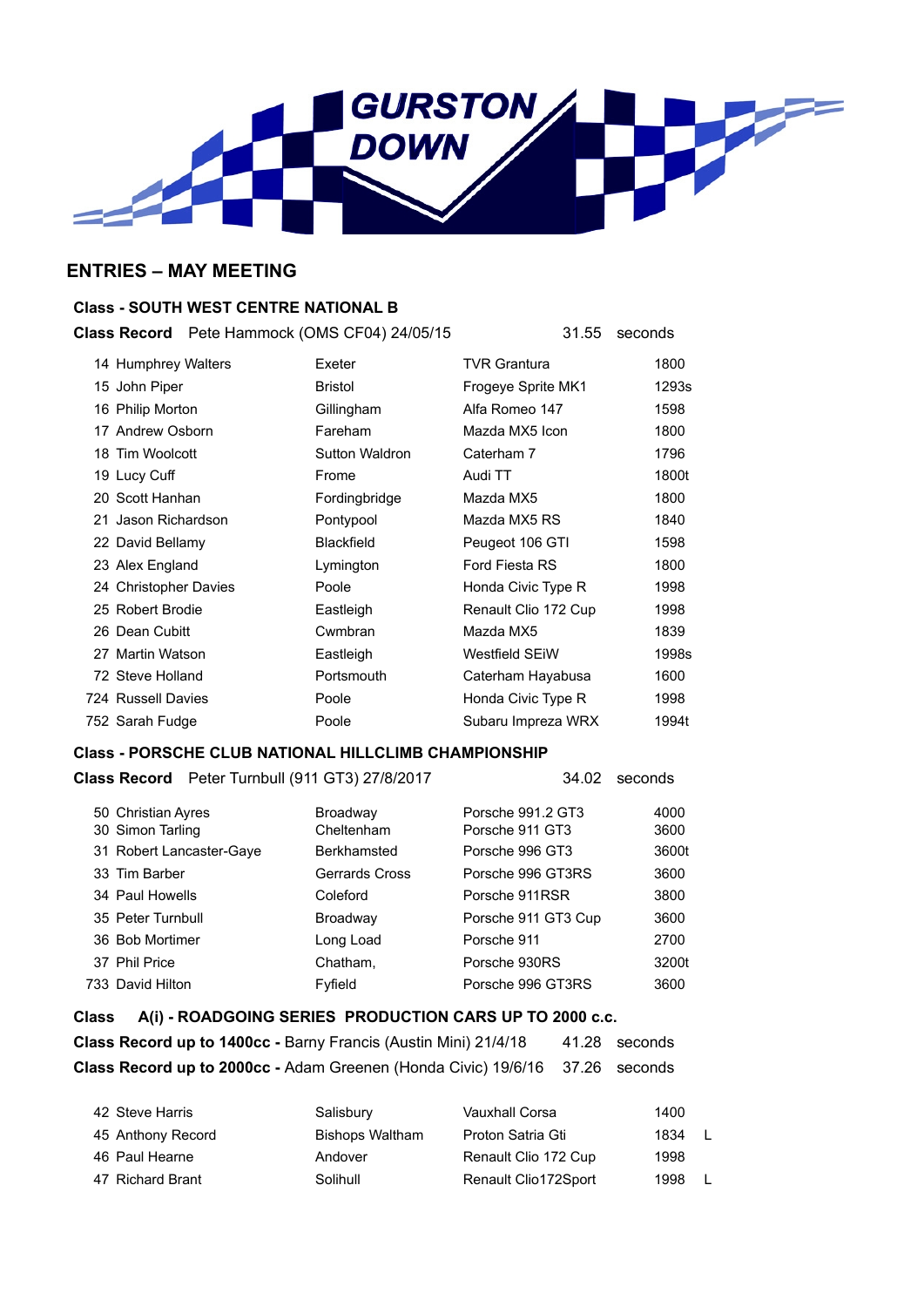## **Class A(ii)- ROADGOING SERIES PRODUCTION CARS OVER 2000 c.c.**

| Stephen Moore (Mitsubishi Evo6)<br><b>Class Record</b>                                                                                       |                                                     |                                                                             | 32.96 | seconds                         |    |
|----------------------------------------------------------------------------------------------------------------------------------------------|-----------------------------------------------------|-----------------------------------------------------------------------------|-------|---------------------------------|----|
| 51 Gordon Weston<br>52 Shaun Fudge<br>53 Justin Andrews<br>54 Stephen Moore<br><b>B-ROADGOING SPECIALIST PRODUCTION CARS</b><br><b>Class</b> | Eastbourne<br>Poole<br><b>Tadworth</b><br>Salisbury | Porsche 924S<br>Subaru Impreza WRX<br>Subaru Impreza<br>Mitsubishi Evo 6 RS |       | 2700<br>1994t<br>2124t<br>2000t | -L |
| Class Record Darren Luke (Caterham 7 H'busa) 27/5/12                                                                                         |                                                     |                                                                             | 31.66 | seconds                         |    |
|                                                                                                                                              |                                                     |                                                                             |       |                                 |    |
| 70 Adrian Lewis<br>88 John Davey                                                                                                             | Salisbury<br>Southampton                            | Westfield Superbusa<br><b>TVR Vixen</b>                                     |       | 1300s<br>2000                   |    |
| C(i)- MODIFIED SERIES PRODUCTION CARS UP TO 1400 c.c.<br><b>Class</b>                                                                        |                                                     |                                                                             |       |                                 |    |
| Class Record Neil Turner (Mini Cooper S) 11/9/16                                                                                             |                                                     |                                                                             | 35.22 | seconds                         |    |
| 58 David Bean                                                                                                                                | Fawley                                              | Rover Mini                                                                  |       | 1310                            |    |
| 59 Andrew Russell                                                                                                                            | Alresford                                           | Ginetta G15                                                                 |       | 1040                            | L  |
| 60 Gavin Neate                                                                                                                               | Ripley                                              | Peugeot 106                                                                 |       | 1360                            | L  |
| 61 Eric Morrey                                                                                                                               | Countesthorpe                                       | Hillman Imp                                                                 |       | 998t                            | L  |
| 62 James White                                                                                                                               | Southampton                                         | <b>Austin Mini</b>                                                          |       | 1380                            |    |
| 63 Neil Turner                                                                                                                               | Andover                                             | Mini Cooper S                                                               |       | 1380                            |    |
| C(iii) - MODIFIED SERIES PRODUCTION CARS OVER 2000 c.c.<br><b>Class</b>                                                                      |                                                     |                                                                             |       |                                 |    |
| <b>Class Record</b>                                                                                                                          | Joe Cross (Subaru Impreza) 27/8/17                  |                                                                             | 32.47 | seconds                         |    |
| 32 Jonathan Williamson                                                                                                                       | Taunton                                             | Porsche 911 Carrera                                                         |       | 3200                            | L  |
| 66 Steven Darley                                                                                                                             | Everingham                                          | Subaru Impreza                                                              |       | 2350t                           | BL |
| 67 Richard Hillyar                                                                                                                           | New Milton                                          | Renault 21 Turbo                                                            |       | 1995t                           |    |
| 68 Jim Herbert                                                                                                                               | Winchester                                          | Subaru Impreza                                                              |       | 1998t                           |    |
| 69 Tim Painter                                                                                                                               | Frome,                                              | Aston Martin Vantage                                                        |       | 4700                            | L  |
| 732 Laura Wardle                                                                                                                             | Nottingham                                          | Porsche 911 Carrera                                                         |       | 3200                            | L  |
| 769 Andrew Fraser                                                                                                                            | Langport,                                           | Aston Martin Vantage                                                        |       | 4700                            | L  |
| <b>D - MODIFIED SPECIALIST PRODUCTION CARS</b><br>Class                                                                                      |                                                     |                                                                             |       |                                 |    |
| <b>Class Record</b>                                                                                                                          | Mike Rudge (Westfield SEi) 19/4/09                  |                                                                             | 30.91 | seconds                         |    |
| 73 Ritchie Gatt                                                                                                                              | Faygate                                             | <b>Westfield SeiW</b>                                                       |       | 2340                            |    |
| 74 Andrew Griffiths                                                                                                                          | Market Drayton                                      | Caterham Hayabusa                                                           |       | 1585                            | L  |
| 75 Simon Jenks                                                                                                                               |                                                     |                                                                             |       |                                 |    |
| <b>HISTORICALLY INTERESTING</b><br><b>Class</b>                                                                                              | Wrexham                                             | Caterham Supersport                                                         |       | 1600                            | L  |
|                                                                                                                                              |                                                     |                                                                             |       |                                 |    |
| <b>Class Record</b> Richard Jones (Brabham BT29X) 22/7/12                                                                                    |                                                     |                                                                             | 32.54 | seconds                         |    |
|                                                                                                                                              | Marsh Green                                         | Chevron B <sub>19</sub>                                                     |       | 1972                            | L  |
| 77 Richard George                                                                                                                            | Hinxworth                                           | Lola T142                                                                   |       | 5000                            | L  |
| 78 Roger Deans<br>79 Mike Broome                                                                                                             | Worcester Park                                      | Alexis Mk17 F3/Atlan                                                        |       | 1845                            |    |
| 777 Amanda George                                                                                                                            | London                                              | Chevron B19                                                                 |       | 1972                            | L  |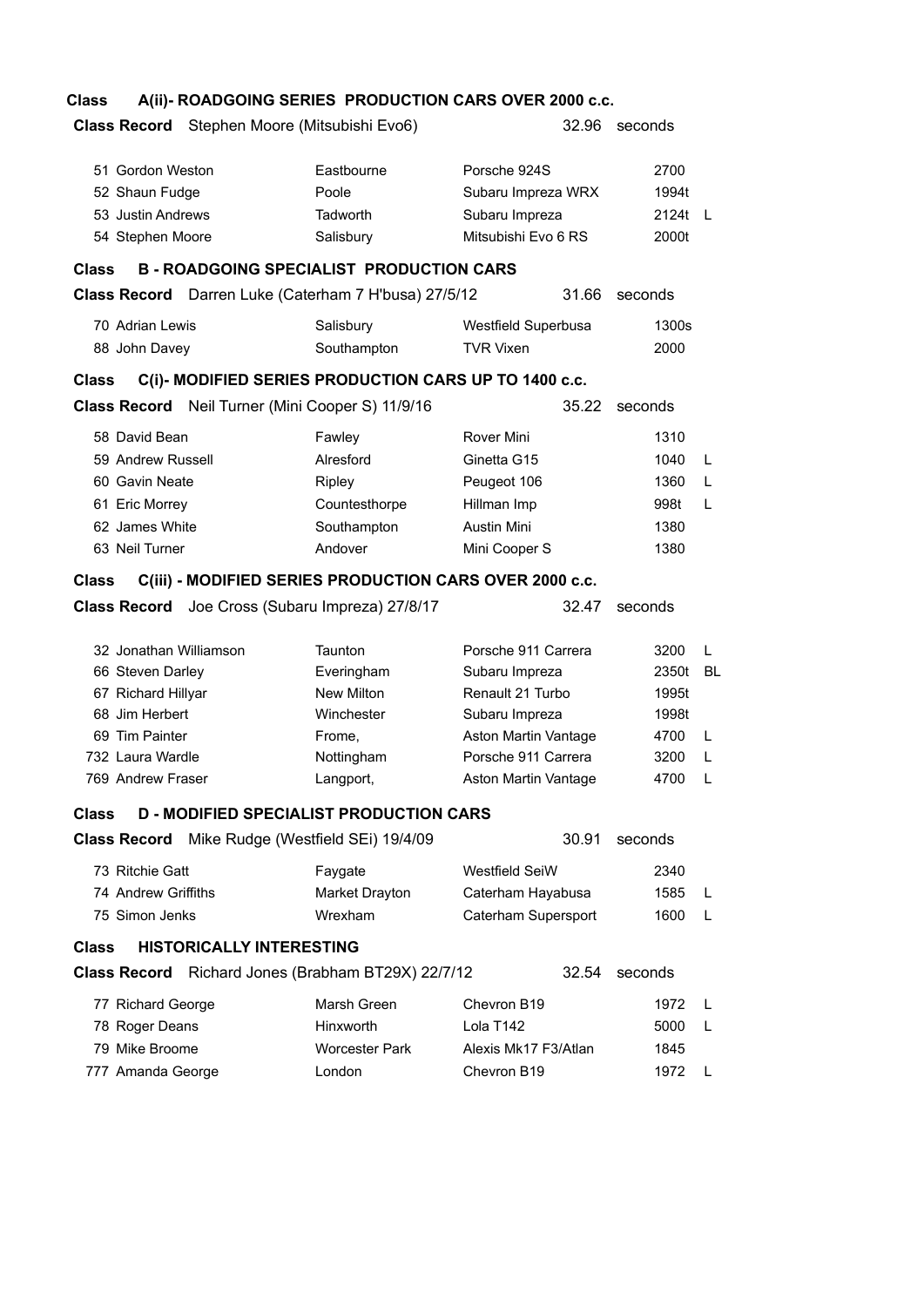#### **Class F - SPORTS LIBRE CARS UP TO 2000 c.c.**

| <b>Class Record</b>  | Tim Pitfield (DJ Firecat) 22/4/18                     |                                                    | 33.94                    | seconds |     |
|----------------------|-------------------------------------------------------|----------------------------------------------------|--------------------------|---------|-----|
| <b>Class Record</b>  |                                                       | Graham Wynn (Force LM001) 25/8/13                  | 28.30                    | seconds |     |
| 82 Richard Wood      |                                                       | Keighley                                           | Rover Mini Yamaha R1     | 998     |     |
| 83 Derek Kessell     |                                                       | Saltash                                            | Maguire Mini CooperS     | 1360    |     |
| 84 Peter Steel       |                                                       | Chichester                                         | <b>Mallock Hillclimb</b> | 1300    |     |
| 85 Tim Pitfield      |                                                       | <b>Maiden Newton</b>                               | <b>DJ</b> Firecat        | 1400    |     |
| 89 Duncan Barnes     |                                                       | Totton                                             | Norma M20FC              | 2000    |     |
| 90 Keith Diggle      |                                                       | Aldershot                                          | <b>WEV HCS-BDG</b>       | 1995    |     |
| 91 Chris Cannell     |                                                       | Wilton                                             | Empire Evo               | 1300s   |     |
| 789 Tom New          |                                                       | Southampton.                                       | Norma M20FC              | 2000    |     |
| <b>Class</b>         | G - SPORTS LIBRE CARS OVER 2000 c.c.                  |                                                    |                          |         |     |
|                      | <b>Class Record</b> Nic Mann (Mannic Beattie) 24/7/16 |                                                    | 27.26                    | seconds |     |
| 93 Allan McDonald    |                                                       | Dalbeattie                                         | Mini Evo                 | 2400t   | BL. |
| <b>Class</b>         | H - RACING CARS UP TO 600 c.c.                        |                                                    |                          |         |     |
|                      | <b>Class Record</b> Adam Steel (Martlet DM8) 29/8/04  |                                                    | 31.52                    | seconds |     |
| 94 David Cuff        |                                                       | Frome                                              | Jedi Mk4                 | 600     |     |
| <b>Class</b>         | <b>I - RACING CARS 601-1100 c.c.</b>                  |                                                    |                          |         |     |
|                      |                                                       | Class Record Rob Barksfield (P.C.D. Saxon) 18/7/04 | 28.93                    | seconds |     |
| 96 Robert Kenrick    |                                                       | Llangollen                                         | <b>GWR Raptor 2</b>      | 999     | BL  |
| 97 Martin Jones      |                                                       | <b>Tenbury Wells</b>                               | Force PT                 | 1089    | B   |
| 98 Hannah Wiltshire  |                                                       | <b>Bishops Waltham</b>                             | Empire Evo 00            | 1098    |     |
| 99 Wil Ker           |                                                       | York                                               | OMS CF09                 | 748t    | L   |
| 100 Gregory Barton   |                                                       | Yeovil                                             | Empire 00                | 999     | L   |
| 101 Stephen Loadsman |                                                       | <b>Burgess Hill</b>                                | OMS R/A                  | 1059    |     |
| 102 Steve Boother    |                                                       | Charlton                                           | <b>OMS 2000M</b>         | 1089    |     |
| 103 Keith Weeks      |                                                       | <b>Strichen</b>                                    | Image FF5                | 998     | B   |
| 104 Tony Levitt      |                                                       | Salisbury                                          | Empire Evo               | 1000    | L   |
| 105 Murray Wakeham   |                                                       | Warminster                                         | OMS CF96                 | 1000    |     |
| 106 Debbie Dunbar    |                                                       | Henley in Arden                                    | DJ Firehawk              | 1070    | BL  |
| 107 Darren Gumbley   |                                                       | <b>Tenbury Wells</b>                               | Force TA                 | 1000    | BL  |
| 108 Adam Greenen     |                                                       | Basingstoke                                        | Empire Evo 2             | 1070    | BL  |
| 109 James Moore      |                                                       | Frome                                              | Empire 00                | 1000    | L.  |
| 110 Simon Fidoe      |                                                       | Worcester                                          | <b>Empire Wraith</b>     | 998     | BL  |
| 111 Jack Cottrill    |                                                       | <b>Upton Snodsbury</b>                             | Force PT                 | 1053    | BL  |
| 112 Harry Pick       |                                                       | Birmingham                                         | <b>OMS 3000M</b>         | 1098    | BL  |
| 113 Eynon Price      |                                                       | Llandeilo                                          | Force H C                | 1000    | BL  |
| 905 Alan Joy         |                                                       | Warminster                                         | OMS CF96                 | 1000    |     |
| 906 Lindsay Summers  |                                                       | <b>Tenbury Wells</b>                               | DJ Firehawk              | 1070    | BL  |
| 908 Andy Greenen     |                                                       | <b>Brixton</b>                                     | Empire Evo 2             | 1070    | BL  |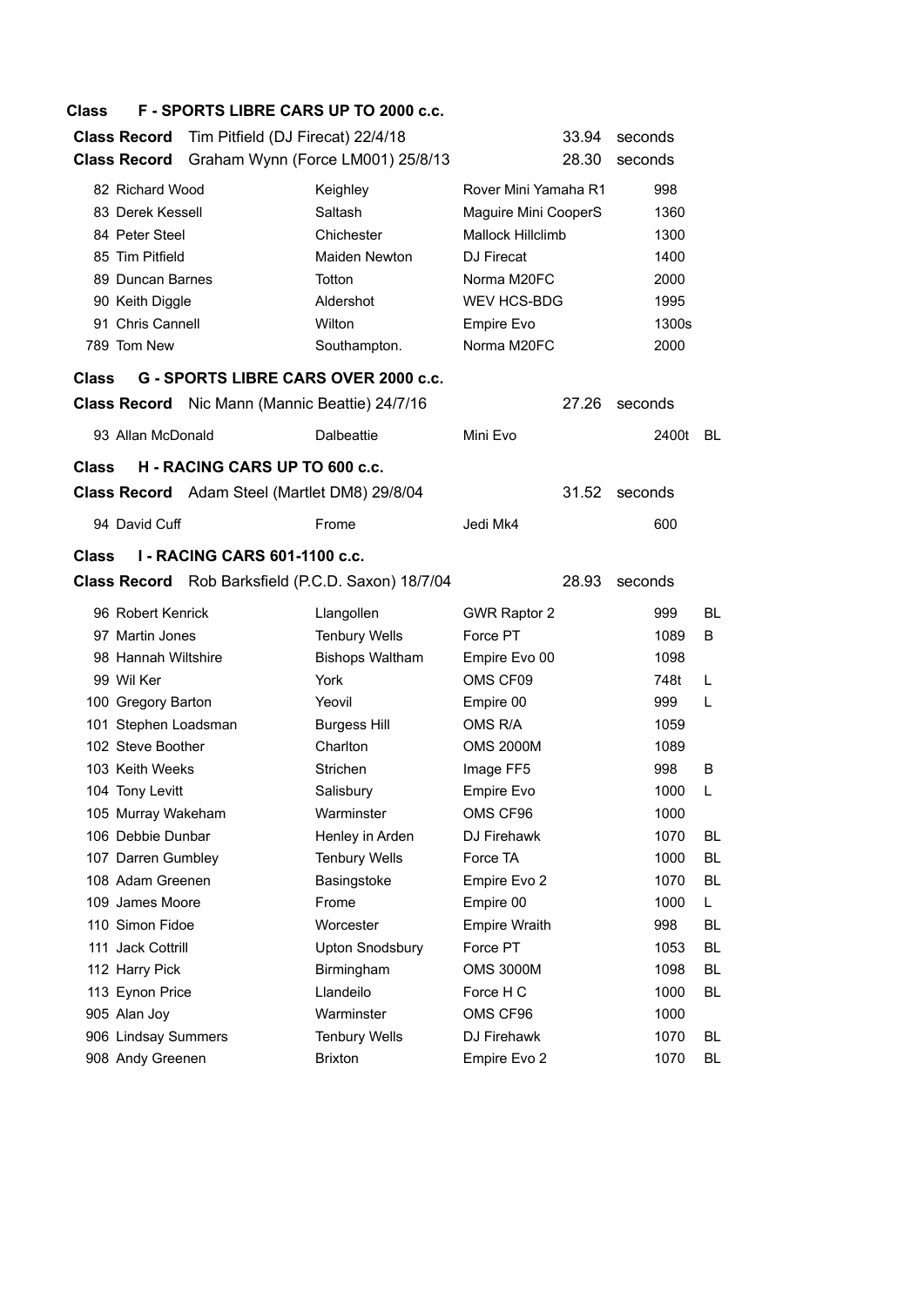### **Class J(i) - FORMULA FORD RACING CARS UP TO 1600 c.c.**

#### **Class Record** Simon McBeath (Swift SC92F) 24/7/16 36.30 seconds

| 140 Simon Andrews  | Pershore                  | Van Diemen RF90 | 1600 | BL |
|--------------------|---------------------------|-----------------|------|----|
| 150 Doug Auld      | Corsham                   | Swift SC93      | 1600 |    |
| 151 Simon McBeath  | <b>Sturminster Newton</b> | Swift SC92F     | 1600 |    |
| 940 Bernard Kevill | Ludlow                    | Van Diemen RF90 | 1600 | BL |

### **Class J(ii) - RACING CARS 1101 - 1600 C.C.**

**Class Record** Jos Goodyear (GWR Raptor) 26/8/12 27.66 seconds

| 115 Neville Thomson | Hayling Island | OMS CF04          | 1300 |    |
|---------------------|----------------|-------------------|------|----|
| 116 Mathew Ryder    | Cirencester    | Empire Evo 2      | 1600 | BL |
| 117 Olivia Cooper   | Exeter         | Force TA          | 1600 | BL |
| 118 David Warburton | Leominster     | Gould GR59        | 1600 | BL |
| 119 Neal Coles      | Plymouth       | <b>OMS 28</b>     | 1585 | BL |
| 120 Andy Bougourd   | Guernsey       | Force PT          | 1585 | BL |
| 121 Mike Lee        | Saltash        | <b>OMS 3000M</b>  | 1585 |    |
| 122 Leslie Mutch    | Aberdeen       | <b>GWR Raptor</b> | 1585 | BL |
| 916 Caroline Ryder  | Cirencester    | Empire Evo 2      | 1600 |    |
| 917 Liam Cooper     | Exeter         | Force TA          | 1600 | BL |
| 918 Allan Warburton | Leominster     | Gould GR59        | 1600 | BL |
|                     |                |                   |      |    |

#### **Class K(i) - RACING CARS 1601-2000 c.c. (Normally Aspirated)**

|                      | <b>Class Record</b> Trevor Willis (OMS CF04) 29/5/05 | 28.08               | seconds |              |
|----------------------|------------------------------------------------------|---------------------|---------|--------------|
| 125 Dave Lord        | Shaftesbury                                          | Quest SF86          | 2000    |              |
| 126 Gary Stephens    | Stourport on Severn                                  | Dallara F399        | 1985    |              |
| 127 Roger Cock       | Wilton                                               | Pilbeam MP54        | 1998    |              |
| 128 Johnathen Varley | Telford                                              | <b>GWR Predator</b> | 2000    | BL           |
| 129 Terry Davis      | Toddington                                           | OMS TKD YV8         | 2000    | L            |
| 130 Tim Elmer        | Stratford Upon Avon,                                 | Dallara F399        | 1998    | L            |
| 926 Gavin Stephens   | Whitwell                                             | Dallara F399        | 1985    | $\mathsf{L}$ |
| 927 Sue Hayes        | Wilton                                               | Pilbeam MP54        | 1998    |              |
| 929 Tricia Davis     | Toddinaton                                           | OMS TKD V8          | 2000    |              |

#### **Class K(ii) - RACING CARS 1601-2000 c.c. (Forced Induction)**

**Class Record** Jos Goodyear (GWR Raptor) 24/8/14 25.91 seconds

| 134 Simon Moyse    | <b>Bicester</b> | Gould GR59          | 1300s BL |  |
|--------------------|-----------------|---------------------|----------|--|
| 135 Lee Griffiths  | Burton-on-Trent | OMS 25              | 1298t BL |  |
| 136 Kelvin Broad   | Exeter          | Pilbeam MP101       | 1340s B  |  |
| 3 Richard Spedding | Barnsley        | <b>GWR Raptor 2</b> | 1340s BL |  |
|                    |                 |                     |          |  |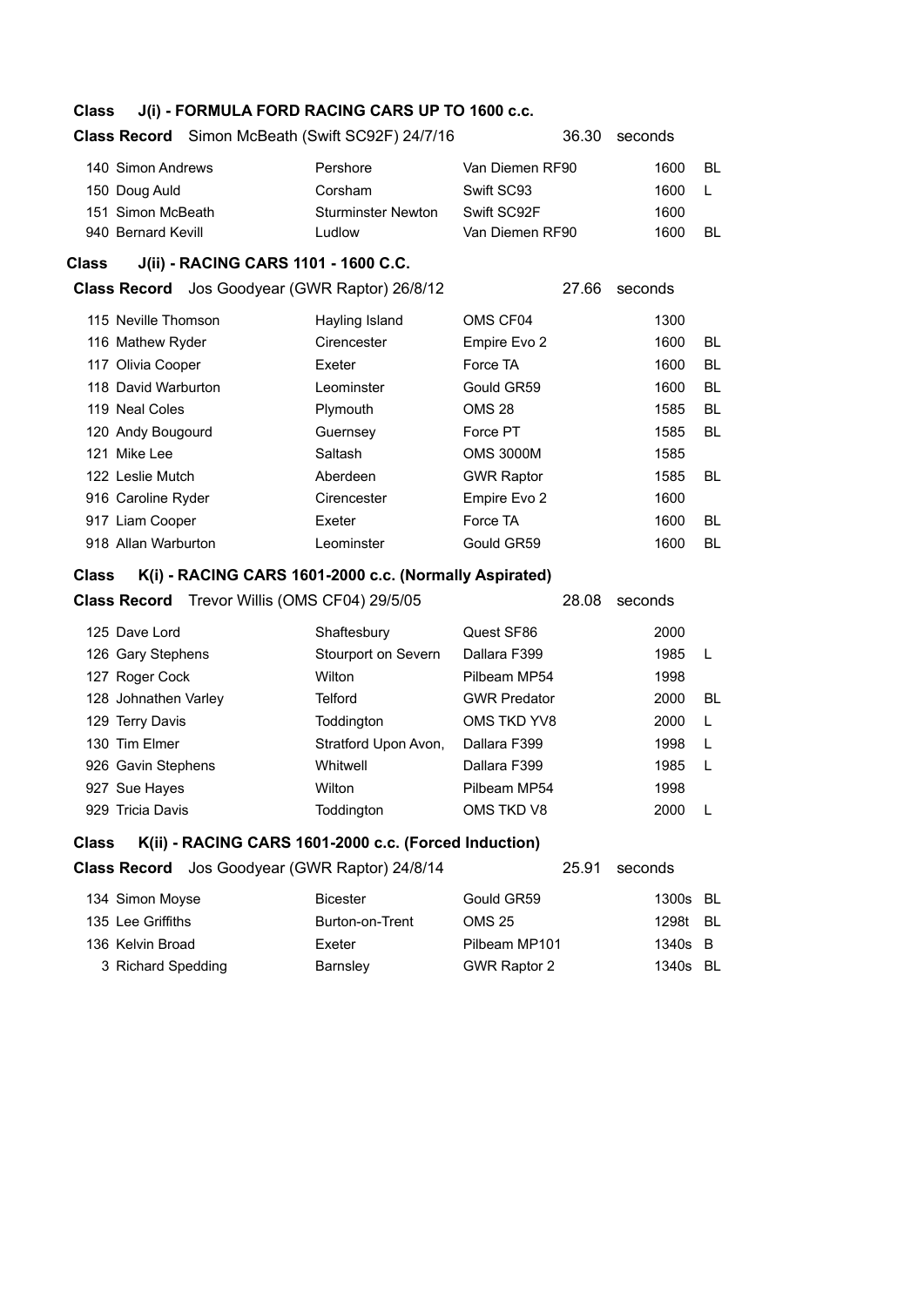### **Class L - RACING CARS OVER 2000 c.c.**

# **Class Record** Scott Moran (Gould GR61X) 28/8/11 25.56 seconds

|              | 138 Graham Wynn                                        | Shropshire      | Gould GR55           | 3500t   | BL        |
|--------------|--------------------------------------------------------|-----------------|----------------------|---------|-----------|
|              | 139 Paul Crute                                         | Saltash         | <b>OMS 28</b>        | 3000    | L         |
|              | 141 Terry Graves                                       | Launceston      | Gould GR55HB         | 3500    | B         |
|              | 142 Oliver Tomlin                                      | Hinckley        | Pilbeam MP97-03      | 4000    | B         |
|              | 709 Nicola Menzies                                     | Alloa           | Gould GR55B          | 3500t   | <b>BL</b> |
|              | 941 Tony Hunt                                          | Tirley          | Gould GR55HB         | 3500    | <b>BL</b> |
|              | 942 Sandra Tomlin                                      | Nr Usk          | Pilbeam MP97-03      | 4000    | B         |
|              | 9 Dave Uren                                            | Redditch        | Gould GR55B          | 3500t   | <b>BL</b> |
|              | 5 Jason Mourant                                        | St Ouen,        | Gould GR55           | 4000    | <b>BL</b> |
|              | 4 Will Hall                                            | Stourbridge     | Force WH-XTEC        | 1998t   | BL        |
|              | 2 Wallace Menzies                                      | Kincardine      | Gould GR59           | 3300    | <b>BL</b> |
|              | 1 Trevor Willis                                        | Worcester       | <b>OMS 28</b>        | 3200    | B         |
| Class        | 24a - LOTUS 7 CLUB CHAMPIONSHIP - Class 1              |                 |                      |         |           |
|              | Class Record Paul Boston (Caterham 7 Academy)          |                 | 38.27                | seconds |           |
|              | 519 Paul Boston                                        | Nuneaton        | Caterham 7           | 1600    |           |
|              | 520 Richard Abraham                                    | Mansfield       | Caterham 7           | 1600    |           |
|              | 619 Rebecca Boston                                     | Sheffield       | Caterham 7           | 1600    |           |
| <b>Class</b> | 24b - LOTUS 7 CLUB CHAMPIONSHIP - Class 2              |                 |                      |         |           |
|              | <b>Class Record</b> Matthew Willoughby (C7 Roadsport)  |                 | 36.41                | seconds |           |
|              |                                                        |                 |                      |         |           |
|              | 532 David Nelson<br>537 Chris Bramall                  | Carmarthen      | Caterham 7 Sprlight  | 1796    |           |
|              |                                                        | Barnsley        | Caterham Super 7 Zet | 1800    |           |
|              | 538 Graham Howard                                      | Olney           | Caterham Seven       | 1800    |           |
|              | 637 Matthew Bramall                                    | Barnsley        | Caterham Super 7     | 1800    |           |
| Class        | 24c - LOTUS 7 CLUB CHAMPIONSHIP - Class 3              |                 |                      |         |           |
|              | <b>Class Record</b> Tom Price (Caterham Seven) 27/5/12 |                 | 34.76                | seconds |           |
|              | 553 Roger Legg                                         | Ipswich         | Caterham Seven       | 1600    |           |
|              | 554 Tony Smith                                         | Haywards Heath  | Caterham 7 150sv     | 1600    |           |
|              | 555 Michael Calvert                                    | <b>Burnham</b>  | Caterham SuperSprint | 1700    |           |
|              | 557 Philip Matchwick                                   | Newbury         | Caterham 7 Roadsport | 1800    |           |
|              | 558 Richard Price                                      | Newcastle under | Caterham 7 Roadsport | 1600    |           |
|              | 559 Robert Jacobs                                      | Didcot          | Caterham Seven       | 1595    |           |
|              | 560 Daniel Malkin                                      | Chippenham      | Caterham Seven       | 1800    |           |
| Class        | 24d - LOTUS 7 CLUB CHAMPIONSHIP - Class 4              |                 |                      |         |           |
|              | Class Record Stuart Miller (Caterham Seven) 27/5/12    |                 | 33.65                | seconds |           |
|              | 569 Tom Price                                          | Market Drayton  | Caterham 7           | 1800    |           |
|              | 571 Bruce Bosley                                       | Abingdon        | Caterham 7           | 1600    |           |
| Class        | 24e - LOTUS 7 CLUB CHAMPIONSHIP - Class 5              |                 |                      |         |           |
|              | <b>Class Record</b> Robert Grigsby (Caterham Seven)    |                 | 32.92                | seconds |           |
|              | 578 Chris Alston                                       | Heathfield      | Caterham 7 Superspri | 2000    |           |
|              | 579 Michael Sankey                                     | Southampton     | Caterham Superlight  | 1800    |           |
|              | 580 Jeremy Davies                                      | Swansea         | Caterham R300        | 1999    |           |